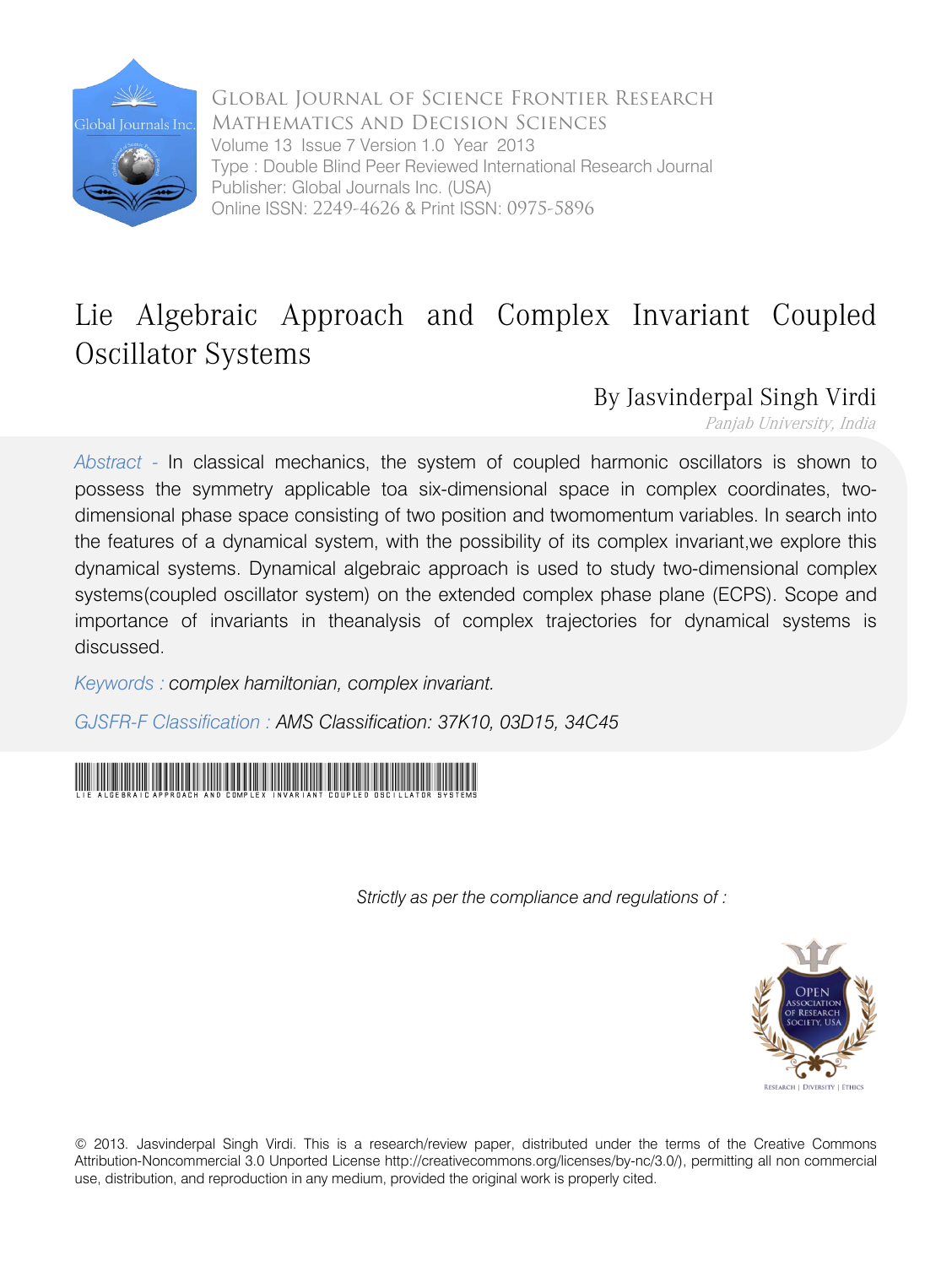







Ref

# Lie Algebraic Approach and Complex Invariant Coupled Oscillator Systems

Jasvinderpal Singh Virdi

*Abstract -* In classical mechanics, the system of coupled harmonic oscillators is shown to possess the symmetry applicable toa six-dimensional space in complex coordinates, two-dimensional phase space consisting of two position and twomomentum variables. In search into the features of a dynamical system, with the possibility of its complex invariant,we explore this dynamical systems. Dynamical algebraic approach is used to study two-dimensional complex systems(coupled oscillator system) on the extended complex phase plane (ECPS). Scope and importance of invariants in theanalysis of complex trajectories for dynamical systems is discussed.

*Keywords : complex hamiltonian, complex invariant.*

### INTRODUCTION

 $\mathbf{L}$ 

The coupled oscillator provides many soluble models in different branches of physics because of its mathematical simplicity. It stays with us in many different forms because it provides the mathematical basis for many soluble models in physics, including the Lee model in quantum field theory [1], the Bogoliubov transformation in superconductivity, relativistic models of elementary particles [2]. In physics coupled harmonic oscillator system in two-dimensions [3], in the Bells inequality experiments employing coupled harmonic oscillators [4]. This also has been used for description of motion of a charged particle in a magnetic field [5, 6] or . They are also studied in context of electrical circuits with time-varying capacitors and inductors, particularly with reference to their memory property, has become of considerable interest in recent years [7]. Blasone *et al* [8] studied momentum-dependent terms in the Hamiltonian structure in the context of the so-called holographic principle and in the treatment of quantum gravity as a dissipative and deterministic system. Hamiltonian for such system is given by

$$
H = \frac{1}{2} [\alpha_1 p_x^2 + \alpha_2 p_y^2 + \beta_1 x^2 + \beta_2 y^2] + \alpha_3 (p_x y + x p_y).
$$
 (1)

Invariants for above Hamiltonian provided they exist and can be computed, and even the complex invariants [9] exist, are a very useful tool to understand the theoretical structure of this dynamical systems. Since invariants of real Hamiltonian systems have been played a vital role in understanding the underlying dynamics of the systems and so we expect that the complex invariants can also be helpful in exploring some deep insights into features of complex dynamical systems. In the past, complex invariants have been discussed in context of understanding fermion masses and quark mixing, and CP-conserving two-Higgs-doublet model scalar potentials in the Particle physics [10, 11]. In this paper, we construct a complex invariants corresponding coupled oscillators based on the ECPS approach in complex domain [12]. Recently, with a view to explore some role of invariants for complex systems, Kaushal et

al. [13] found invariants for some one dimensional systems within the framework of an ECPS. Some quantum mechanical studies within the ECPS are also reported [14]. But most of such studies are restricted in one dimension only. Such studies in higher dimensions is desirable from the intrinsic mathematical interest, to check the validity of various methods/theories and to find solutions of some realistic physical problems. With this motivation, recently we generalized the ECPS in two dimensions and studied the coupled oscillator.

*Author : Department of Physics, Panjab University, Chandigarh-160014. E-mail : jpsvirdi@gmail.com*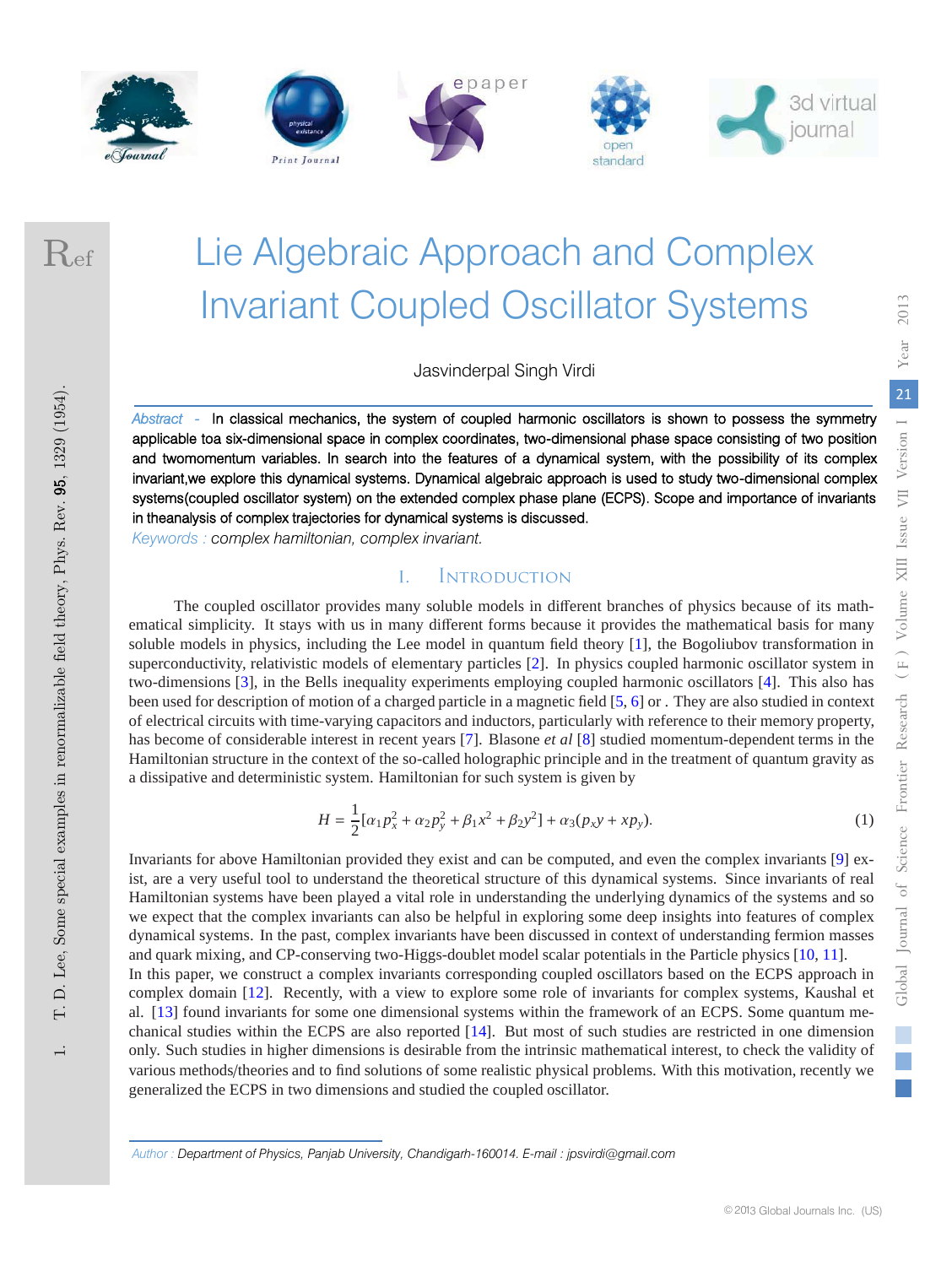We make use of the Lie algebraic approach to derive at least one invariant for the TD versions of above coupled oscillator system. In fact, the Lie algebraic approach (ref therein [15]) commands several advantages over the rationalization method, particularly for the TD systems, not only in terms of the closure property of the Poisson bracket algebra of phase space functions but also for its straightforward extension to the corresponding quantum system.

#### a) Lie algebraic approach

If we define

$$
x = x_1 + ip_3; \quad y = x_2 + ip_4; \quad p_x = p_1 + ix_3; \quad p_y = p_2 + ix_4. \tag{2}
$$

then, a two dimensional real phase space  $(x, y, p_x, p_y, t)$ , may be transformed into the corresponding extended complex phase plane (ECPS)  $(x_1, p_3, x_2, p_4, p_1, x_3, p_2, x_4, t)$  The above transformations add four additional degrees of freedom,  $(x_3, x_4, p_3, p_4, t)$ , which can make mathematical analysis of a problem a bit more involved. But nevertheless, these type of transformations are used in many studies [12, 13, 14, 13]. From eq.(2) one can easily obtain one can easily obtain

$$
\frac{\partial}{\partial x} = \frac{\partial}{\partial x_1} - i \frac{\partial}{\partial p_3}; \quad \frac{\partial}{\partial y} = \frac{\partial}{\partial x_2} - i \frac{\partial}{\partial p_4}; \quad \frac{\partial}{\partial p_x} = \frac{\partial}{\partial p_1} - i \frac{\partial}{\partial x_3}; \quad \frac{\partial}{\partial p_y} = \frac{\partial}{\partial p_2} - i \frac{\partial}{\partial x_4}.
$$
(3)

Now consider a complex phase space function  $I(x, y, p_x, p_y, t)$  as

$$
I = I_1(x_1, p_3, x_2, p_4, p_1, x_3, p_2, x_4, t) + iI_2(x_1, p_3, x_2, p_4, p_1, x_3, p_2, x_4, t).
$$
\n(4)

Further, the invariance of I implying

$$
\frac{dI}{dt} = \frac{\partial I}{\partial t} + [I, H] = 0,\tag{5}
$$

where  $[.,.]$  is the Poisson bracket, which in view of the definition, eq.(2), turns out to be

$$
[I, H]_{(x,p)} = [I, H]_{(x_1, p_1)} - i[I, H]_{(x_1, x_3)} - i[I, H]_{(p_3, p_1)} - [I, H]_{(p_3, x_3)} + [I, H]_{(x_2, p_2)} - i[I, H]_{(x_2, x_4)} - i[I, H]_{(p_4, p_2)} - [I, H]_{(p_4, x_4)}.
$$
\n(6)

#### b) Example

Consider a coupled harmonic oscillator systems in two-dimensions, whose Hamiltonian is given by (1). Using (2), the above Hamiltonian (see [12] for detail method) can be expressed as

$$
H = \frac{\alpha_1}{2} p_1^2 - \frac{\alpha_1}{2} x_3^2 + i\alpha_1 p_1 x_3 + \frac{\alpha_1}{2} p_2^2 - \frac{\alpha_1}{2} x_4^2 + i\alpha_1 p_2 x_4 + \frac{\alpha_2}{2} x_1^2 - \frac{\alpha_2}{2} p_3^2 + i\alpha_2 p_3 x_1 p_4
$$
  
+ 
$$
\frac{\alpha_2}{2} x_2^2 - \frac{\alpha_2}{2} p_4^2 + i\alpha_2 x_2 + \alpha_3 (p_1 x_2 + i p_1 p_4 + i x_3 x_2 - x_3 p_4 + x_1 p_2 + i x_1 x_4 + i p_2 p_3 - p_3 x_4)
$$
  
= 
$$
\sum_{m=1}^{20} h_m(t) \Gamma_m(x_1, p_3, x_2, p_4, p_1, x_3, p_2, x_4),
$$
 (7)

and the various  $\Gamma$ 's and h(t)'s for the above complex *H* are given as

$$
\Gamma_1 = \frac{p_1^2}{2}; \ \Gamma_2 = \frac{x_3^2}{2}; \ \Gamma_3 = p_1 x_3; \ \Gamma_4 = \frac{p_2^2}{2}; \ \Gamma_5 = \frac{x_4^2}{2}; \ \Gamma_6 = p_2 x_4; \ \Gamma_7 = \frac{x_1^2}{2}; \ \Gamma_8 = \frac{p_3^2}{2};
$$
\n
$$
\Gamma_9 = x_1 p_3; \ \Gamma_{10} = \frac{x_2^2}{2}; \ \Gamma_{11} = x_2 p_4; \ \Gamma_{12} = \frac{p_4^2}{2}; \ \Gamma_{13} = p_1 x_2; \ \Gamma_{14} = p_1 p_4; \ \Gamma_{15} = x_3 x_2;
$$
\n
$$
\Gamma_{16} = x_3 p_4, \ \Gamma_{17} = x_1 p_2; \ \Gamma_{18} = x_1 x_4; \ \Gamma_{19} = p_3 p_2; \ \Gamma_{20} = p_3 x_4.
$$
\n(8)

With

$$
h_1 = h_2 = \alpha_1; \ h_3 = i\alpha_1; \ h_4 = h_5 = \alpha_2; \ h_6 = i\alpha_2; \ h_7 = h_8 = \beta_1; \ h_9 = i\beta_1; \ h_{10} = h_{11} = \beta_2
$$
  

$$
h_{12} = i\beta_2; \ h_{14} = h_{15} = i\alpha_3; \ h_{13} = \alpha_3; \ h_{16} = -\alpha_3; \ h_{17} = \alpha_3; \ h_{18} = h_{19} = i\alpha_3; \ h_{20} = -\alpha_3.
$$
 (9)

14.

 $E_{\rm i}$ 

Kaushal,  $Gen.$  $34$ 

A: Math.  $\tilde{\mathbf{c}}$ 

R. S. Kaushal, On the quantum mechanics of complex Hamiltonian systems in one dimension, J. Phys. A: Math. Gen. 34 (2001) L709-721; R. S. Kaushal and Parthasarathi, Quantum mechanics of complex

the quantum mechanics of complex Hamiltonian systems in one dimension, J. Phys

Kaushal and Parthasarathi, Quantum mechanics of complex

 $(2002)$  8743-8754

Hamiltonian systems in one dimension, J. Phys. A 35, (2002) 8743-8754.

Hamiltonian systems in one dimension, J. Phys. A 35,

(2001) L709-721; R.

 $\tilde{\Omega}$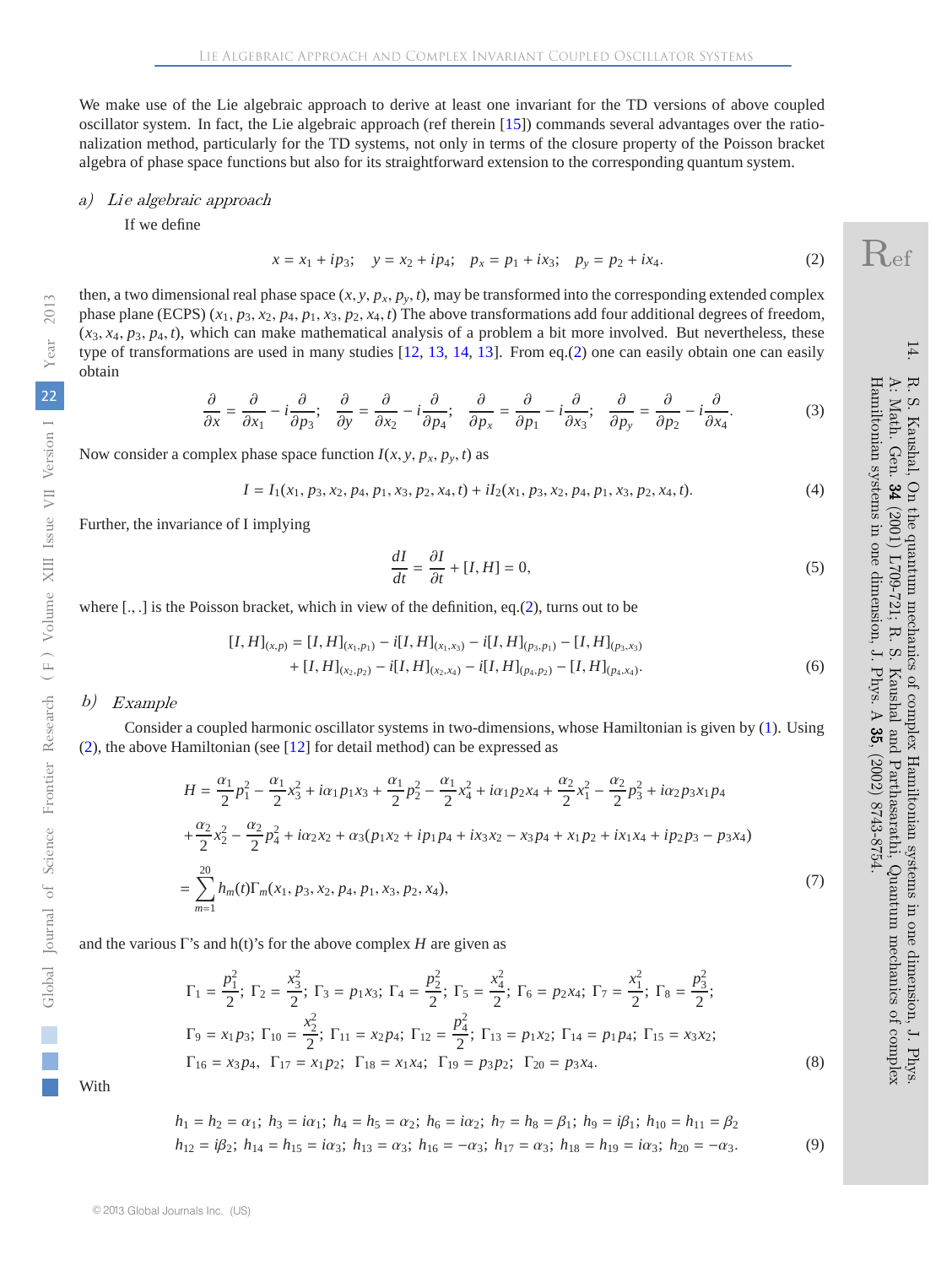The dynamical algebra in this case is not closed. To find closure property for the above system, we have to add sixteen more phase space functions  $(\Gamma_l)$ 's. The additional  $(\Gamma_l)$ 's are as follow

$$
\Gamma_{21} = p_1 p_3; \ \Gamma_{22} = p_1 x_1; \ \Gamma_{23} = x_2 p_1; \ \Gamma_{24} = p_1 p_4, \ \Gamma_{25} = p_3 x_3; \ \Gamma_{26} = x_1 x_3; \ \Gamma_{27} = x_2 x_3; \ \Gamma_{28} = x_3 p_4; \n\Gamma_{29} = x_2 p_2; \ \Gamma_{30} = p_4 p_2; \ \Gamma_{31} = p_2 p_3; \ \Gamma_{32} = p_2 x_1, \ \Gamma_{33} = x_2 x_4; \ \Gamma_{34} = x_4 p_4; \ \Gamma_{35} = x_1 x_4; \ \Gamma_{36} = p_3 x_4, \tag{10}
$$

with corresponding  $h_l(t) = 0$ . Now in the light of Poisson bracket (6) for complex systems, we get large number (288) no. of) nonvanishing Poisson brackets (for more detail see [12]). Therefore, their use (5) yields the following set of PDEs in  $\lambda$ 's as described in (??) section two:

$$
\dot{\lambda}_1 = 4\alpha_1(i\lambda_{21} - \lambda_{22}) - 4\alpha_3(\lambda_{23} - i\lambda_{24}),\tag{11}
$$

$$
\dot{\lambda}_2 = -4\alpha_1(\lambda_{25} + i\lambda_{26}) - 4\alpha_3(i\lambda_{27} + \lambda_{28}),\tag{12}
$$

$$
\dot{\lambda}_3 = -2\alpha_1(\lambda_{21} + i\lambda_{22} + i\lambda_{25} - \lambda_{26}) - 2\alpha_3(i\lambda_{23} + \lambda_{24} + \lambda_{27} - i\lambda_{28}),\tag{13}
$$

$$
\dot{\lambda}_4 = -4\alpha_2(\lambda_{29} + i\lambda_{30}) + 4\alpha_3(i\lambda_{31} - \lambda_{32}),\tag{14}
$$

$$
\dot{\lambda}_5 = -4\alpha_2(\lambda_{34} + i\lambda_{33}) - 4\alpha_3(\lambda_{36} + i\lambda_{35}),\tag{15}
$$

$$
\dot{\lambda}_6 = -2\alpha_2(i\lambda_{29} + \lambda_{30} - i\lambda_{34} + \lambda_{33}) - 2\alpha_3(\lambda_{31} + i\lambda_{32} + \lambda_{35} - i\lambda_{36}),\tag{16}
$$

$$
\dot{\lambda}_7 = -4\beta_1(-\lambda_{22} + i\lambda_{26}) + 4\alpha_3(\lambda_{32} - i\lambda_{35}),\tag{17}
$$

$$
\dot{\lambda}_8 = 4\beta_1(i\lambda_{21} + \lambda_{25}) + 4\alpha_3(\lambda_{36} + i\lambda_{31}),\tag{18}
$$

$$
\dot{\lambda}_9 = 2\beta_1(\lambda_{21} + i\lambda_{22} - i\lambda_{25} + \lambda_{26}) + 2\alpha_3(\lambda_{31} + i\lambda_{32} + \lambda_{35} - i\lambda_{36}),\tag{19}
$$

$$
\dot{\lambda}_{10} = 4\alpha_3(\lambda_{23} - i\lambda_{27}) - 4\beta_2(\lambda_{29} + \lambda_{33}),\tag{20}
$$

$$
\dot{\lambda}_{11} = 2\alpha_3(i\lambda_{23} + \lambda_{24} + \lambda_{27} - i\lambda_{28}) - 2\alpha_3(\lambda_{29} + i\lambda_{30} + \lambda_{34} - i\lambda_{33}),\tag{21}
$$

$$
\dot{\lambda}_{12} = 4\alpha_3(i\lambda_{24} + \lambda_{28}) - 4\beta_2(\lambda_{30} + \lambda_{34}),\tag{22}
$$

$$
\dot{\lambda}_{13} = 2\alpha_3(\lambda_{22} - i\lambda_{33} - i\lambda_{26} + \lambda_{29}) + 2\beta_1(i\lambda_{23} - i\lambda_{27}) + 2\beta_2(\lambda_{32} - i\lambda_{35}),\tag{23}
$$

$$
\dot{\lambda}_{14} = 2\alpha_3(\lambda_{26} + \lambda_{30} - i\lambda_{34} + i\lambda_{22}) + 2\beta_1(\lambda_{24} - i\lambda_{28}) + \beta_2(-\lambda_{32} + i\lambda_{35}),\tag{24}
$$

$$
\dot{\lambda}_{15} = 2\alpha_3(\lambda_{21} - i\lambda_{25} + \lambda_{33} + i\lambda_{29}) + 2\beta_1(i\lambda_{23} + \lambda_{27}) + \beta_2(\lambda_{31} - \lambda_{36}),\tag{25}
$$

$$
\dot{\lambda}_{16} = 2\beta_2(i\lambda_{21} + \lambda_{25} + i\lambda_{30} + i\lambda_{34}) + 2\beta_1(i\lambda_{24} + \lambda_{28}) - \beta_2(\lambda_{31} + i\lambda_{36}),\tag{26}
$$

$$
\dot{\lambda}_{17} = 2\alpha_3(i\lambda_{21} - \lambda_{22} - \lambda_{29} + i\lambda_{30}) + 2\alpha_1(i\lambda_{31} - \lambda_{32}) - 2\alpha_2(i\lambda_{23} + \lambda_{24}),\tag{27}
$$

$$
\dot{\lambda}_{18} = -2\alpha_3(\lambda_{21} + i\lambda_{22} + i\lambda_{29} + \lambda_{30}) + 2\alpha_1(-\lambda_{31} + i\lambda_{32}) + \alpha_2(-i\lambda_{23} + \lambda_{24}),\tag{28}
$$

Ref

23

Year 2013

Year

2013

*Global Journal* of Science Frontier Research (F) Volume XIII Issue VII Version I

Journal of

Global

*F ) )*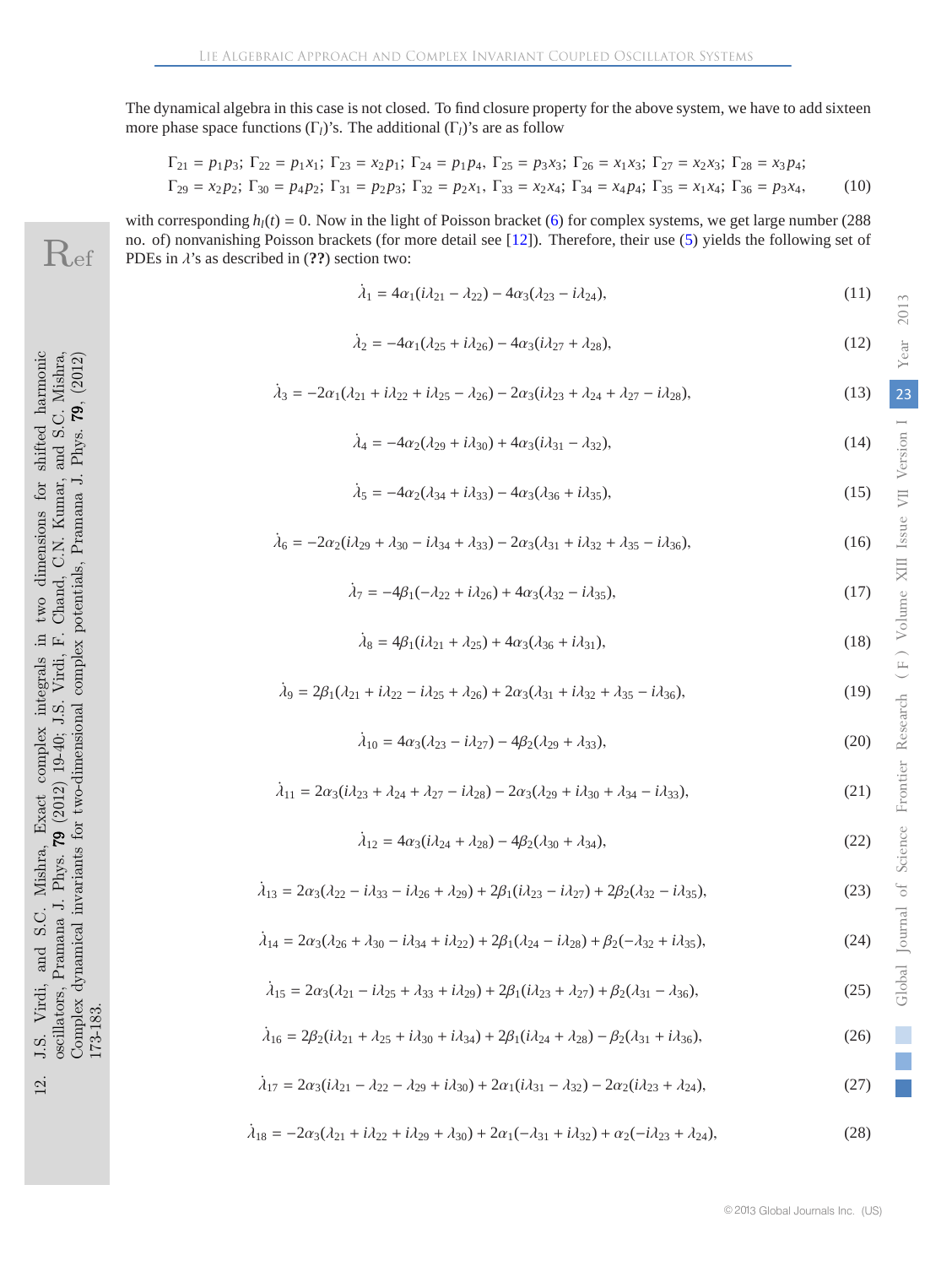$$
\dot{\lambda}_{19} = 2\alpha_3(i\lambda_{25} - \lambda_{26} - i\lambda_{29} - \lambda_{30}) - 2\alpha_1(\lambda_{31} + i\lambda_{32}) + 2\alpha_2(-\lambda_{27} + i\lambda_{28}),\tag{29}
$$

$$
\dot{\lambda}_{20} = -2\alpha_3(\lambda_{25} + i\lambda_{26} + i\lambda_{29} + \lambda_{30}) - 2\alpha_1(\lambda_{31} + i\lambda_{32}) + 2\alpha_2(-i\lambda_{27} - \lambda_{28},)
$$
\n(30)

$$
\dot{\lambda}_{21} = 2\beta_1(i\lambda_1 + \lambda_3) + 2\alpha_1(-\lambda_9 + i\lambda_8) + 2\alpha_3(-i\lambda_{16} - \lambda_{15}) + 2\alpha_3(i\lambda_{17} + \lambda_{18}),\tag{31}
$$

$$
\dot{\lambda}_{22} = 2\beta_1(\lambda_1 - i\lambda_3) + 2\alpha_1(i\lambda_9 + \lambda_7) + 2\alpha_3(i\lambda_{14} - \lambda_{13}) + 2\alpha_3(\lambda_{17} - i\lambda_{18}),\tag{32}
$$

$$
\lambda_{23} = 2\beta_2(i\lambda_{17} - i\lambda_{18}) + 2\alpha_1(-\lambda_{13} + i\lambda_{15}) + 2\alpha_3(-i\lambda_3 + \lambda_1) + 2\alpha_3(i\lambda_{11} - \lambda_{10}),\tag{33}
$$

$$
\dot{\lambda}_{24} = 2\alpha_3(i\lambda_1 + \lambda_3) + 2\alpha_3(-\lambda_{11} + i\lambda_{12}) + 2\alpha_1(-i\lambda_{16} - \lambda_{14}) + 2\beta_2(\lambda_{18} - \lambda_{17}),\tag{34}
$$

$$
\dot{\lambda}_{25} = 2\beta_1(-\lambda_2 - i\lambda_3) - 2\alpha_1(i\lambda_9 + \lambda_8) + 2\alpha_3(-\lambda_{16} - i\lambda_{15}) + 2\alpha_3(i\lambda_{19} + \lambda_{20}),\tag{35}
$$

$$
\dot{\lambda}_{26} = 2\beta_1(-i\lambda_2 + \lambda_3) + 2\alpha_1(i\lambda_7 - \lambda_9) + 2\alpha_3(-i\lambda_{13} - \lambda_{14}) + 2\alpha_3(\lambda_{19} - i\lambda_{20}),\tag{36}
$$

$$
\dot{\lambda}_{27} = 2\alpha_3(-i\lambda_2 + \lambda_3) + 2\alpha_3(-i\lambda_{10} - \lambda_{11}) - 2\alpha_1(i\lambda_{13} + \lambda_{15}) + 2\beta_2(\lambda_{19} + i\lambda_{20}),\tag{37}
$$

$$
\dot{\lambda}_{28} = 2\alpha_3(\lambda_2 + i\lambda_3) + 2\alpha_3(-i\lambda_{11} - i\lambda_{12}) - 2\alpha_1(\lambda_{14} - i\lambda_{16}) + 2\beta_2(-\lambda_{19} + i\lambda_{20}),\tag{38}
$$

$$
\dot{\lambda}_{29} = 2\beta_2(\lambda_4 + \lambda_6) + 2\alpha_2(-\lambda_{10} + i\lambda_{11}) + 2\alpha_3(i\lambda_{15} - \lambda_{13}) + 2\alpha_3(\lambda_{17} - i\lambda_{19}),\tag{39}
$$

$$
\dot{\lambda}_{30} = -2\alpha_3(\lambda_4 + i\lambda_6) + 2\alpha_2(-\lambda_{11} - i\lambda_{12}) + 2\alpha_3(-i\lambda_{16} - i\lambda_{14}) + 2\alpha_3(i\lambda_{17} + \lambda_{19}),\tag{40}
$$

$$
\lambda_{31} = 2\alpha_3(i\lambda_4 + \lambda_6) + 2\alpha_2(i\lambda_8 + \lambda_9) + 2\alpha_2(-i\lambda_{16} - \lambda_{15}) + 2\beta_1(i\lambda_{17} + \lambda_{19}),\tag{41}
$$

$$
\dot{\lambda}_{32} = 2\alpha_3(\lambda_4 - i\lambda_6) + 2\alpha_3(\lambda_7 + i\lambda_9) + 2\alpha_2(i\lambda_{14} - \lambda_{13}) + 2\beta_1(\lambda_{17} - i\lambda_{19}),\tag{42}
$$

$$
\dot{\lambda}_{33} = 2\beta_2(\lambda_5 + \lambda_6) + 2\alpha_2(-\lambda_{10} - i\lambda_{11}) + 2\alpha_3(-i\lambda_{13} - \lambda_{15}) + 2\alpha_3(\lambda_{18} - i\lambda_{20}),\tag{43}
$$

$$
\dot{\lambda}_{34} = 2\beta_2(-\lambda_5 - \lambda_6) + 2\alpha_2(-i\lambda_{11} + \lambda_{12}) + 2\alpha_3(-\lambda_{14} - i\lambda_{16}) + 2\alpha_3(i\lambda_{18} + \lambda_{20}),\tag{44}
$$

$$
\dot{\lambda}_{35} = 2\beta_1(-\lambda_{18} - \lambda_{20}) + 2\alpha_2(-i\lambda_{13} - \lambda_{14}) + 2\alpha_3(-i\lambda_5 + \lambda_6) + 2\alpha_3(i\lambda_7 - \lambda_9),\tag{45}
$$

$$
\dot{\lambda}_{36} = 2\alpha_3(\lambda_5 + i\lambda_6) - 2\alpha_3(i\lambda_9 + \lambda_8) + 2\alpha_2(-\lambda_{16} + i\lambda_{15}) + 2\beta_1(i\lambda_{18} + \lambda_{20}).\tag{46}
$$

As such the solution to these 36 coupled equation turns out to be difficult. Therefore, we make the following choices about  $\lambda$ 's which facilitate to find solutions of above equations.

From eqs.(11), (12) and (13), we get  $2\lambda_3 = i\lambda_1 - i\lambda_2$ . If we consider  $\lambda_3 = c_3$  (a constant), and by taking  $\lambda_1 = \lambda_2 = \eta_1(t)$ ; which immediately gives

$$
\lambda_1 = \eta_1(t) + c_1; \qquad \lambda_2 = \eta_1(t) + c_2. \tag{47}
$$

From eqs.(14), (15) and (16), we get  $2\lambda_6 = i\lambda_4 - i\lambda_5$ . If we consider  $\lambda_6 = c_6$  (a constant), and by taking  $\lambda_4 = \lambda_5 = \eta_2(t)$ ; which immediately gives

$$
\lambda_4 = \eta_2(t) + c_4; \qquad \lambda_5 = \eta_2(t) + c_5. \tag{48}
$$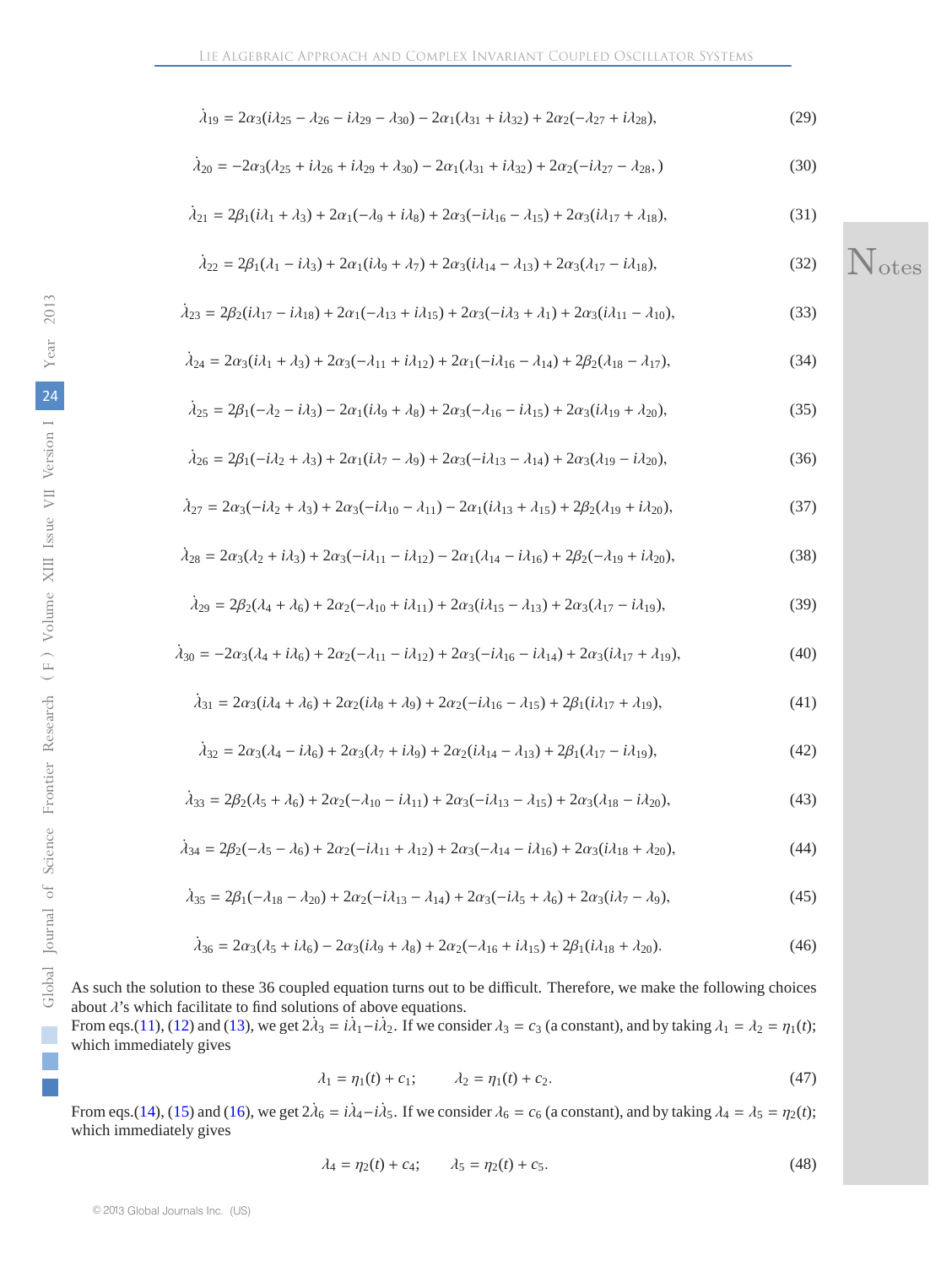Again From eqs.(17), (18) and (19), we get  $2\lambda_9 = i\lambda_7 - i\lambda_8$ . If we set  $\lambda_9 = c_9$  (a constant), and consider  $\lambda_7 = \lambda_8 = \eta_3(t)$ ; which immediately gives

$$
\lambda_7 = \eta_3(t) + c_7; \qquad \lambda_8 = \eta_3(t) + c_8. \tag{49}
$$

From eqs.(20), (21) and (22), we get  $2\lambda_{11} = i\lambda_{10} - i\lambda_{12}$ . If we set  $\lambda_{11} = c_{11}$  (a constant), and consider  $\lambda_{12} = \lambda_{10} = \eta_4(t)$ ; which immediately gives

$$
\lambda_{12} = \eta_4(t) + c_{12}; \qquad \lambda_{10} = \eta_4(t) + c_{10}.
$$
 (50)

Now, in order to find solutions for  $\lambda_{13}$ ,  $\lambda_{14}$ ,  $\lambda_{15}$  and  $\lambda_{16}$  we have to make simplification for complications of above set of 24 eqs (23-46). (i.e.  $\alpha_1 = \alpha_2 = \alpha_3$ , and  $\beta_1 = \beta_2 = \alpha_3$ ). From eqs.(17), (20) and (23), we get  $2\lambda_{13} = \lambda_7 + i\lambda_{10}$ . If we consider  $\lambda_{13} = c_{13}$  (a constant), and considering the eqn from above relation (with  $\lambda_{10} = \eta_4(t) + c_{10}$ ,  $\lambda_7 = \eta_3(t) + c_{7}$ ;) gives

Notes

$$
\lambda_{13} = \eta(t) + c_{13}.\tag{51}
$$

where  $\eta(t) = \frac{1}{2i} [\eta_4(t) + \eta_3(t)]$  is an another function of time, and  $(c_{13} = c_7 + c_{10})$ ; a constant.) From eqs.(18), (20) and (25), we get  $2i\lambda_{15} = \lambda_{10} + i\lambda_8$ , If we consider  $\lambda_{15} = c_{15}$  (a constant), and considering the eqn from above relation (with  $\lambda_{10} = \eta_4(t) + c_{10}$ ,  $\lambda_8 = \eta_3(t) + c_8$ ;) gives

$$
\lambda_{15} = \eta(t) + c_{15},\tag{52}
$$

where  $\eta(t) = \frac{1}{2i} [\eta_4(t) + \eta_3(t)]$  is an another function of time and  $c_{15} = c_{10} + c_8$ ; a constant. In order to find solutions for  $\lambda_{16}$ , from eqs.(18), (22) and (26), we get  $2i\lambda_{16} = \lambda_8 + \lambda_{12}$ . If we consider  $\lambda_{16} = c_{16}$ ; (a constant), and considering the relation (with  $\lambda_8 = \eta_3(t) + c_8$ ,  $\lambda_{12} = \eta_4(t) + c_{12}$ ;) gives

$$
\lambda_{16} = \eta(t) + c_{16},\tag{53}
$$

where  $\eta(t) = \frac{1}{2i} [\eta_4(t) + \eta_3(t)]$ ; and  $c_{16} = c_8 + c_{12}$ ; a constant. From eqs.(17), (22) and (24), we get  $2i\lambda_{14} = \lambda_7 + \lambda_{12}$ , If we consider  $\lambda_{14} = c_{14}$ ; (a constant), and considering relation (with  $\lambda_7 = \eta_3(t) + c_7$ ,  $\lambda_{12} = \eta_4(t) + c_{12}$ ;) gives

$$
\lambda_{14} = \eta(t) + c_{14},\tag{54}
$$

where  $\eta(t) = \frac{1}{2i} [\eta_4(t) + \eta_3(t)]$ ; and  $c_{16} = c_7 + c_{12}$  a constant. Now, to find solutions for  $\lambda_{17}$ ,  $\lambda_{18}$ ,  $\lambda_{19}$  and  $\lambda_{20}$ , refer from eqs.(11), (14) and (27), we get  $2\lambda_{17} = \lambda_1 + \lambda_4$ ; and considering the relation  $\lambda_1 = \eta_1(t) + c_1$ ,  $\lambda_4 = \eta_2(t) + c_4$ ; gives

$$
\lambda_{17} = \phi(t) + c_{17},\tag{55}
$$

where  $\phi(t) = \frac{1}{2} \int [\dot{\eta}_1(t) + \dot{\eta}_2(t)] dt$ ; and  $c_{17} = c_1 + c_4$ , a constant. From eqs.(11), (15) and (28), we get  $2\lambda_{18} = i\lambda_1 - i\lambda_5$ ; and considering the relation  $\lambda_1 = \eta_1(t) + c_1$ ,  $\lambda_5 = \eta_2(t) + c_5$ ; will results

$$
\lambda_{18} = \varphi(t) + c_{18},\tag{56}
$$

where  $\varphi(t) = \frac{1}{2} \int [\dot{i}\eta_1(t) - \dot{i}\eta_2(t)]dt$ ; and  $c_{18} = c_1 + c_5$ , a constant. Similarly to find solutions of  $\lambda_{19}$ , from eqs.(12), (14) and (29), we get  $2\lambda_{19} = i\lambda_2 - i\lambda_4$ ; and considering the relation  $\lambda_2 = \eta_1(t) + c_2$ ,  $\lambda_4 = \eta_2(t) + c_4$ ; gives

$$
\lambda_{19} = \chi(t) + c_{19},\tag{57}
$$

where  $\chi(t) = \frac{1}{2} \int [i\dot{\eta}_1(t) - i\dot{\eta}_2(t)]dt$  and  $c_{19} = c_2 + c_4$ , a constant. Again from eqs.(12), (15) and (30), we get  $2\lambda_{20} = \lambda_2 + \lambda_4$ ; and considering the relation  $\lambda_2 = \eta_1(t) + c_1$ ,  $\lambda_4 = \eta_2(t) + c_4$ ; gives

$$
\lambda_{20} = (t) + c_{20}, \tag{58}
$$

where  $(t) = \frac{1}{2} \int [\dot{\eta}_1(t) + \dot{\eta}_2(t)] dt$ ; and  $c_{20} = c_2 + c_4$ , a constant. Solutions for  $(\lambda_{21} - \lambda_{28})$  can be obtained respectively as from eqs.(31-38), we obtain following equations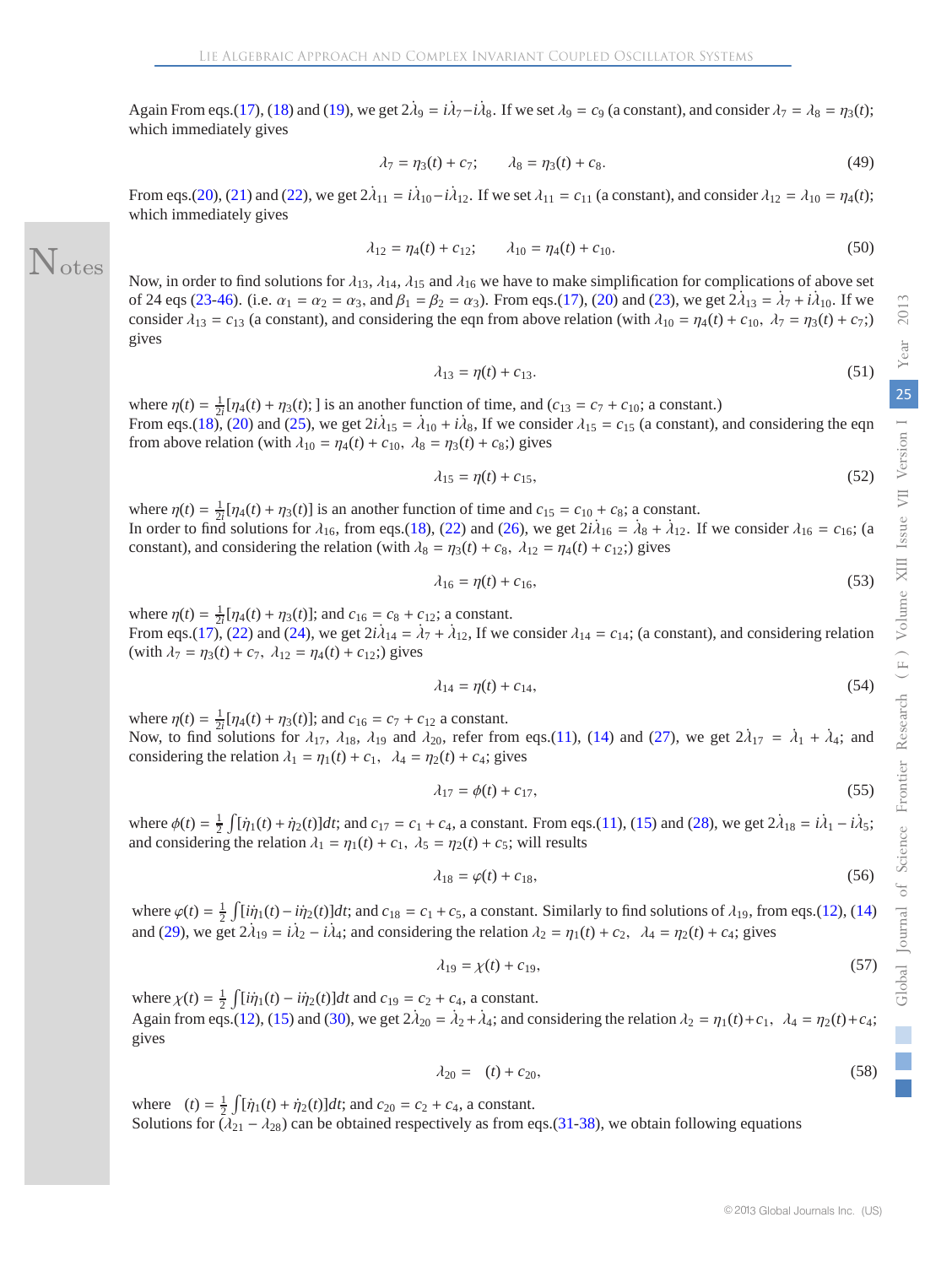$$
i\lambda_{21} + \lambda_{22} = 2(\alpha_1 \lambda_7 - \alpha_1 \lambda_8 - \alpha_3 \lambda_{13} + i\alpha_3 \lambda_{14} - i\alpha_3 \lambda_{15} + \alpha_3 \lambda_{16}) = 0.
$$
 (59)

$$
\dot{\lambda}_{23} + i\dot{\lambda}_{24} = 2(-\alpha_3\lambda_{10} + \alpha_3\lambda_{12} - \alpha_1\lambda_{13} + i\alpha_1\lambda_{15} - i\alpha_1\lambda_{14} + \alpha_1\lambda_{16}) = 0.
$$
\n(60)

$$
\dot{\lambda}_{25} - i\dot{\lambda}_{26} = 2(\alpha_1\lambda_7 - \alpha_1\lambda_8 - \alpha_3\lambda_{13} + i\alpha_3\lambda_{14} - i\alpha_3\lambda_{15} + \alpha_3\lambda_{16}) = 0.
$$
 (61)

$$
\dot{\lambda}_{27} + i\dot{\lambda}_{28} = 2i(-\alpha_3\lambda_{10} + \alpha_3\lambda_{12} - \alpha_1\lambda_{13} + i\alpha_1\lambda_{15} - i\alpha_1\lambda_{14} + \alpha_1\lambda_{16}) = 0.
$$
 (62)

Since

$$
\lambda_7 = \lambda_8, \lambda_{10} = \lambda_{12}; \qquad \lambda_{13} = \lambda_{14} = \lambda_{15} = \lambda_{16} = \eta(t), \tag{63}
$$

or if we set

$$
\begin{aligned}\n\lambda_{21} &= -i\lambda_{22} = \dot{\xi}(t); \quad \lambda_{23} = -i\lambda_{24} = \dot{\theta}(t); \\
\lambda_{25} &= i\lambda_{26} = \dot{\delta}(t); \quad \lambda_{27} = -i\lambda_{28} = \dot{\zeta}(t).\n\end{aligned} \tag{64}
$$

which immediately gives

$$
\lambda_{21} = \xi(t) + c_{21}; \quad \lambda_{22} = -i\xi(t) + c_{22}; \quad \lambda_{23} = \theta(t) + c_{23}; \quad \lambda_{24} = -i\theta(t) + c_{24};
$$
\n
$$
\lambda_{25} = \delta(t) + c_{25}; \quad \lambda_{26} = -i\delta(t) + c_{26}; \quad \lambda_{27} = \zeta(t) + c_{27}; \quad \lambda_{28} = i\zeta(t) + c_{28}.
$$
\n(65)

Solutions for  $(\lambda_{29} - \lambda_{36})$  can be obtained respectively as, from eqs.(39-46), we obtain following equations

$$
\dot{\lambda}_{31} - i\dot{\lambda}_{32} = -2(-i\alpha_3\lambda_7 + i\alpha_3\lambda_8 + i\alpha_2\lambda_{13} + \alpha_2\lambda_{14} - \alpha_2\lambda_{15} - i\alpha_2\lambda_{16}) = 0.
$$
 (66)

$$
\dot{\lambda}_{29} + i\dot{\lambda}_{30} = 2(-\alpha_2\lambda_{10} + \alpha_2\lambda_{12} - \alpha_3\lambda_{13} + i\alpha_3\lambda_{15} - i\alpha_3\lambda_{14} + \alpha_3\lambda_{16}) = 0.
$$
 (67)

$$
\dot{\lambda}_{33} + i\dot{\lambda}_{34} = 2i(-\alpha_2\lambda_{10} + \alpha_2\lambda_{12} - \alpha_3\lambda_{13} + i\alpha_3\lambda_{15} - i\alpha_3\lambda_{14} + \alpha_3\lambda_{16}) = 0.
$$
\n(68)

$$
\dot{\lambda}_{35} + i\dot{\lambda}_{36} = -2(-i\alpha_3\lambda_7 + i\alpha_3\lambda_8 + i\alpha_2\lambda_{13} + \alpha_2\lambda_{14} - \alpha_2\lambda_{15} - i\alpha_2\lambda_{16}) = 0. \tag{69}
$$

Since

$$
\lambda_7 = \lambda_8, \lambda_{10} = \lambda_{12}; \qquad \lambda_{13} = \lambda_{14} = \lambda_{15} = \lambda_{16} = \eta(t), \tag{70}
$$

or if we set

$$
\dot{\lambda}_{29} = -i\dot{\lambda}_{30} = \dot{\gamma}(t); \quad \dot{\lambda}_{31} = i\dot{\lambda}_{32} = \dot{\mu}(t); \quad \dot{\lambda}_{33} = -i\dot{\lambda}_{34} = \dot{\rho}(t); \quad \dot{\lambda}_{35} = -i\dot{\lambda}_{36} = \dot{\sigma}(t). \tag{71}
$$

Which immediately gives

$$
\lambda_{29} = \gamma(t) + c_{29}; \quad \lambda_{30} = i\gamma(t) + c_{30}; \quad \lambda_{31} = \mu(t) + c_{31}; \quad \lambda_{32} = -i\mu(t) + c_{32};
$$
\n
$$
\lambda_{33} = \rho(t) + c_{33}; \quad \lambda_{34} = i\rho(t) + c_{34}; \quad \lambda_{35} = \sigma(t) + c_{35}; \quad \lambda_{36} = i\sigma(t) + c_{36}.
$$
\n
$$
(72)
$$

where the arbitrary function  $\eta$ 's,  $\phi$ ,  $\varphi$ ,  $\chi$ ,  $\psi$ ,  $\xi$ ,  $\theta$ ,  $\delta$ ,  $\zeta$ ,  $\gamma$ ,  $\mu$ ,  $\rho$  and  $\sigma$ 's and integration constants,  $c_i$ 's, ( $i = 1, \ldots, 36$ ). are obtained through the equations, when we have solved eqs.[(11)-(46)]. Therefore, substitution of the solutions for  $\lambda_i$ 's yield the, complex invariant for a two dimensional complex oscillator systems as

$$
I = \frac{1}{2}\eta_1(p_1^2 + x_3^2) + \frac{1}{2}\eta_2(p_2^2 + x_4^2) + \frac{1}{2}\eta_4(x_1^2 + p_3^2) + \frac{1}{2}\eta_3(x_2^2 + p_4^2) + \eta(x_1x_3 + p_3p_4 + x_2p_3 + x_1p_4)
$$
  
+  $\phi p_1p_2 + \phi p_1x_4 + \chi x_3p_2 + x_3x_4 + \xi(p_1p_3 - ip_1x_1) + \theta(p_1x_2 - ip_1p_4) + \delta(p_3x_3 - ix_1x_3)$   
+  $\zeta(ip_4x_3 + x_2x_3) + \gamma(ip_2p_4 + p_2x_2) + \mu(p_3p_2 - ix_1p_2) + \rho(ip_4x_4 + x_2x_4) + \sigma(ip_3x_4 + x_1x_4).$  (73)

is our desired invariant.

i<br>Li

otes